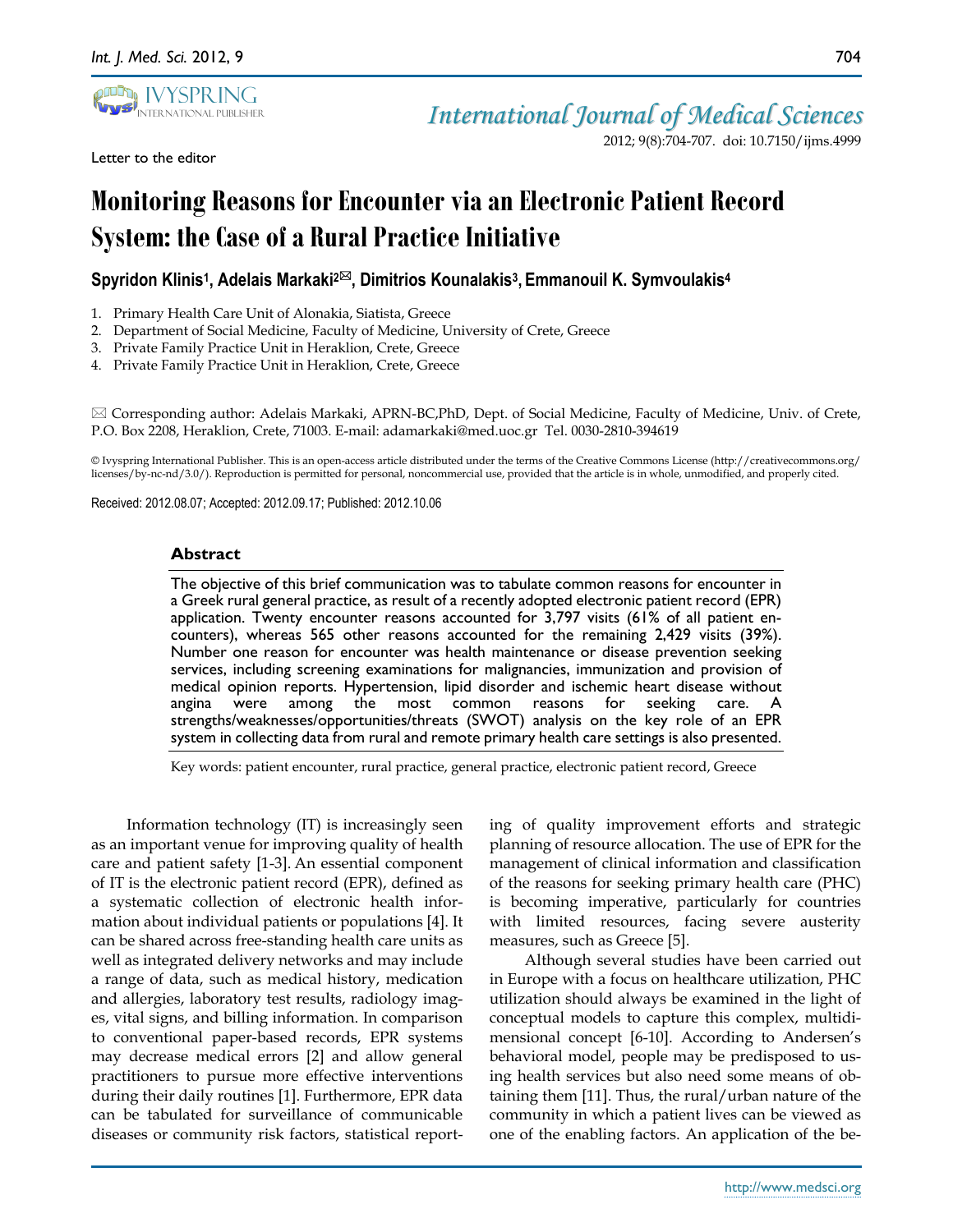havioral model in a study of PHC utilization in Gaza Strip, Palestine, showed that frequent use was associated with older age, marital status, poor living conditions, unemployment, higher income, poorly rated health status and current smoking habits [12].

The aim of this letter is to tabulate common reasons for encounter in a Greek rural general practice, as result of a recently adopted EPR application. It is further intended to demonstrate via a SWOT analysis the key role of an EPR system in collecting, analyzing and evaluating clinical data from rural and remote PHC settings.

Systematic use of EPR in Greece is not yet available despite some sporadic efforts. A previously developed EPR, within the context of a PhD thesis at the University of Crete [13], was installed in the Alonakia PHC setting as an individual unit initiative, a rural area in Northern Greece. Data were collected between June 2008 and January 2011. Dataset entry included reasons for encounter, medical interventions, lab test results and vital signs. Direct coding was performed by the GP using the International Classification of Diseases in Primary Care (ICPC-2) [14] as well as the International Classification of Diseases (ICD-10) classification [15].

A SWOT (Strengths/Weaknesses/ Opportunities/Threats) analysis outlining expected benefits and risks from the implementation of an EPR system in regards to reasons for patient encounter is presented in **Figure 1**.

| <b>Strengths</b>                                                                                                                                                                                                                                                                                                                                                                                                                                                                                                                 |  |
|----------------------------------------------------------------------------------------------------------------------------------------------------------------------------------------------------------------------------------------------------------------------------------------------------------------------------------------------------------------------------------------------------------------------------------------------------------------------------------------------------------------------------------|--|
| Real-time, point-of-care data entry<br>Standardized classification of reasons for patient encounter (ie. ICD-10 or ICPC-2)<br>Effortless, remote management of clinical information<br>Improved efficiency (i.e. avoidance of diagnostic test duplication)<br>Monitoring of morbidity local traits<br>$\bullet$                                                                                                                                                                                                                  |  |
| Weaknesses                                                                                                                                                                                                                                                                                                                                                                                                                                                                                                                       |  |
| Installment & maintenance cost (cost savings for large integrated institutions, not small<br>$\bullet$<br>rural practices)<br>Reduced productivity during initial implementation phase (exacerbated by limited<br>$\bullet$<br>workforce in rural PHC units)<br>Conflicting evidence in literature in regards to improving quality of rural care<br>$\bullet$<br>Synchronization of records (may be difficult to update records in a coordinated fashion<br>$\bullet$<br>at two locations where care is provided simultaneously) |  |
| Opportunities                                                                                                                                                                                                                                                                                                                                                                                                                                                                                                                    |  |
| Data banking (preservation & storage)<br>Data synthesis (i.e. creating epidemiologic profiles of catchment area residents)<br>$\bullet$<br>Ability to synch up with mobile devices, allowing access to patient records from<br>$\bullet$<br>remote locations<br>Adjustment to regulatory compliance (i.e. NHS or Insurance carrier new mandates)<br>Networking (ie. Practice based research network in primary care with access to EPR<br>system)                                                                                |  |
| <b>Threats</b>                                                                                                                                                                                                                                                                                                                                                                                                                                                                                                                   |  |
| Adverse events may occur as a result of shortcomings of EPR system users, equipment<br>$\bullet$<br>or organizational/system capacity<br>$\triangleright$ Human threats (i.e. careless employees or hackers)<br>$\triangleright$ Natural and environmental threats (i.e. flood, fire)<br>> Technology failures (i.e. system crashing)<br>Privacy and confidentiality concerns (i.e. unauthorized transmittal of patient<br>record information)<br>Health professional liability concerns (i.e. malpractice risk)                 |  |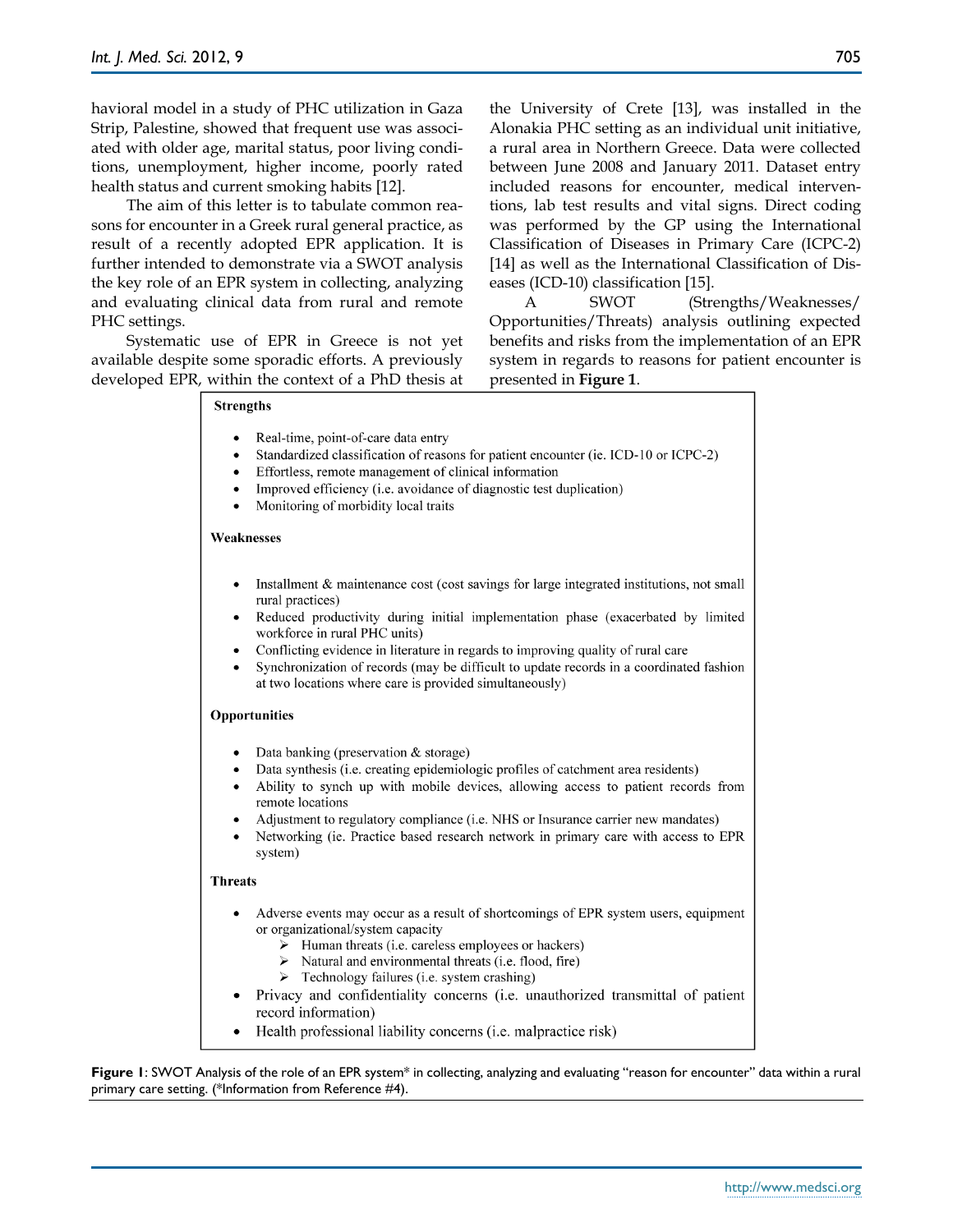A total of 1,084 patients were registered in the EMR system accounting for 6,226 encounters over the study period. Male to female ratio was 0.7:1. The median age for men was 59.0 years (range 2-102 years) and for women 62.3 years (range 0.9-97 years) respectively. The most common reasons for encounter are shown in **Table 1**. Twenty encounter reasons accounted for 3,797 visits (61% of all patient encounters), whereas 565 other reasons accounted for the remaining 2,429 visits (39%). The number one reason for encounter was health maintenance or prevention seeking services, including screening examinations for malignancies and need for immunization. Hypertension, lipid disorder, ischemic heart disease without angina, type 2 diabetes mellitus and osteoporosis were listed as the top five reasons for encounter among all chronic disorders. The most frequent symptoms, classified as reasons for encounter, were abdominal pain, vertigo/dizziness and cough.

The emerging utilization pattern and morbidity profile of the rural population in our study shares quite a few similarities with the outcomes reported from other rural and urban general practice settings [16-19]. Despite the differences in methodology followed in previous studies, women accounted for the majority of visits in both rural and urban settings, with hypertension being the most frequent reason for encounter. The unexpectedly high demand for health promotion and/or disease preventive services from our rural patients was comparable, to some extent, to that reported by Mariolis et al [19], in their comparison study of urban vs. rural PHC settings.

In terms of the most frequently occurring symptoms, acute upper respiratory infection was in accordance with the finding from the urban setting [17], whereas vertigo was a common finding for both the urban study [17] and another rural study from Southeastern Greece [18]. A significant increase in outpatient clinic visits due to symptoms of vertigo and tinnitus has also been found in a recent urban study, lending support to similar observations from different sources of data [20].

EPR system use can provide a first glimpse concerning the health profile and the needs of a rural population, highlighting similarities and differences between rural versus urban PHC service seekers. Adoption of the same EPR system and methodology by neighboring PHC facilities may help threefold: a) individual health professionals could focus on the most common everyday encounter problems, enhancing their clinical performance, b) health teams could improve their planning, implementation and evaluation efforts in regards to community outreach and health promotion initiatives, and c) regional health authorities could develop a projection model, predicting future utilization patterns for PHC services, while taking measures to reduce unnecessary demand and to expand the clinical capacity of primary care providers.

Supporting individual unit efforts, while disseminating the knowledge and experience gained by inquiring primary care providers, could prove to be a priceless alternative to professional inertia in a country struggling with overgrowing PHC demands and drastically shrinking resources.

| Reason for encounter                  | ICPC-2          | Cases $(n)$ | Percentage $(\%)^*$ |
|---------------------------------------|-----------------|-------------|---------------------|
| Health maintenance/ prevention**      | A98             | 1191        | 19.1                |
| Hypertension uncomplicated            | K86             | 380         | 6.1                 |
| Lipid disorder                        | T93             | 376         | 6.0                 |
| Abdominal pain epigastric             | D <sub>02</sub> | 239         | 3.8                 |
| Ischemic heart disease without angina | K76             | 224         | 3.6                 |
| Osteoporosis                          | L95             | 158         | 2.5                 |
| Diabetes non-insulin dependent        | <b>T90</b>      | 154         | 2.5                 |
| Upper respiratory infection acute     | R74             | 115         | 1.8                 |
| Vertigo / Dizziness                   | N17             | 114         | 1.8                 |
| Oesophagus disease                    | D84             | 104         | 1.7                 |
| Cough                                 | R05             | 88          | 1.4                 |
| Back syndrom without radiating pain   | L84             | 85          | 1.4                 |
| Depressive disorder                   | P76             | 82          | 1.3                 |
| Acute bronchitis/bronchiolitis        | <b>R78</b>      | 78          | 1.3                 |
| Anxiety disorder/anxiety state        | P74             | 75          | 1.2                 |
| Osteoarthrosis of knee                | L90             | 70          | 1.1                 |
| Benign prostatic hypertrophy          | Y85             | 66          | 1.1                 |

**Table 1:** Distribution of cases by reason for rural general practice encounter.